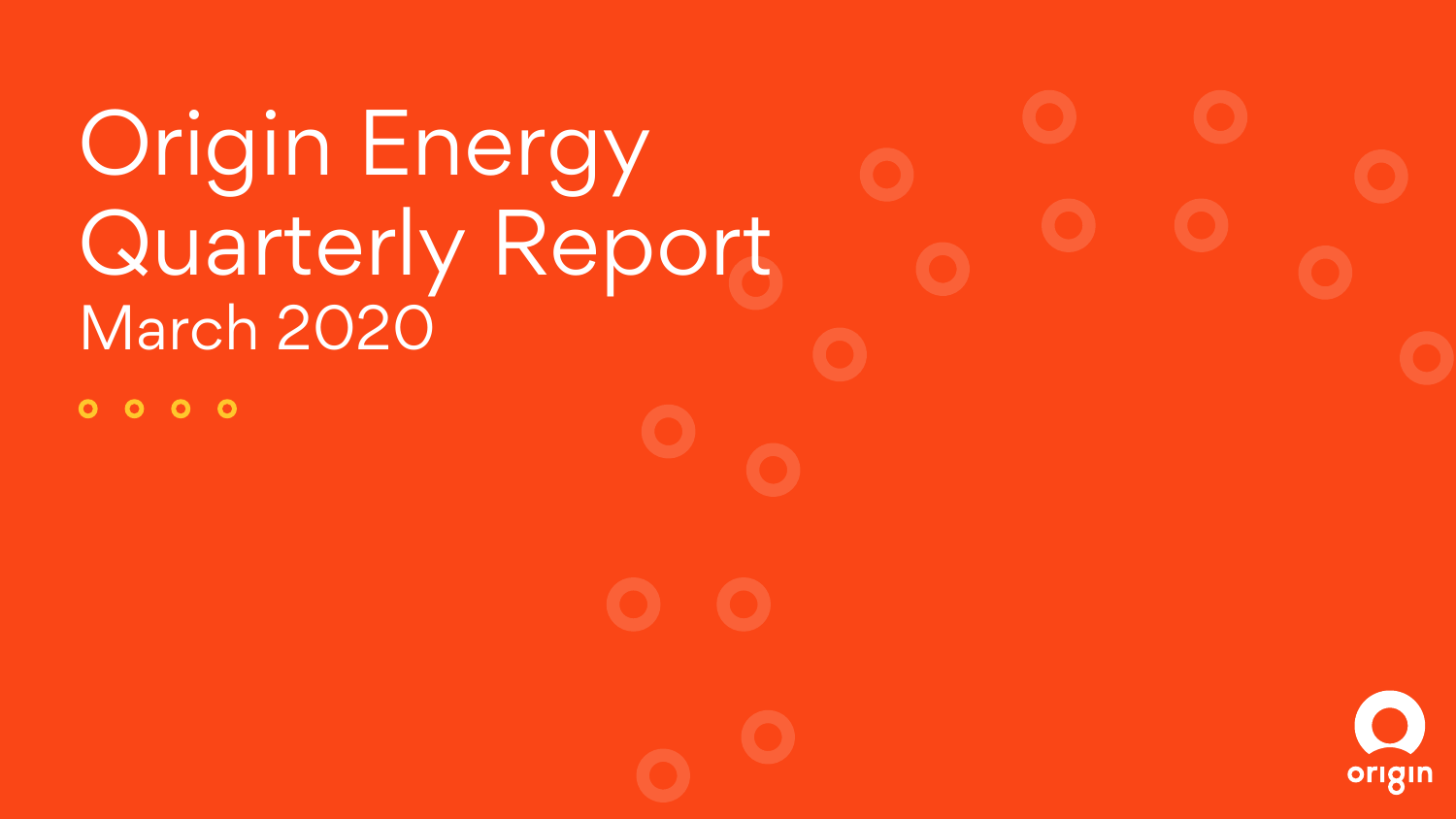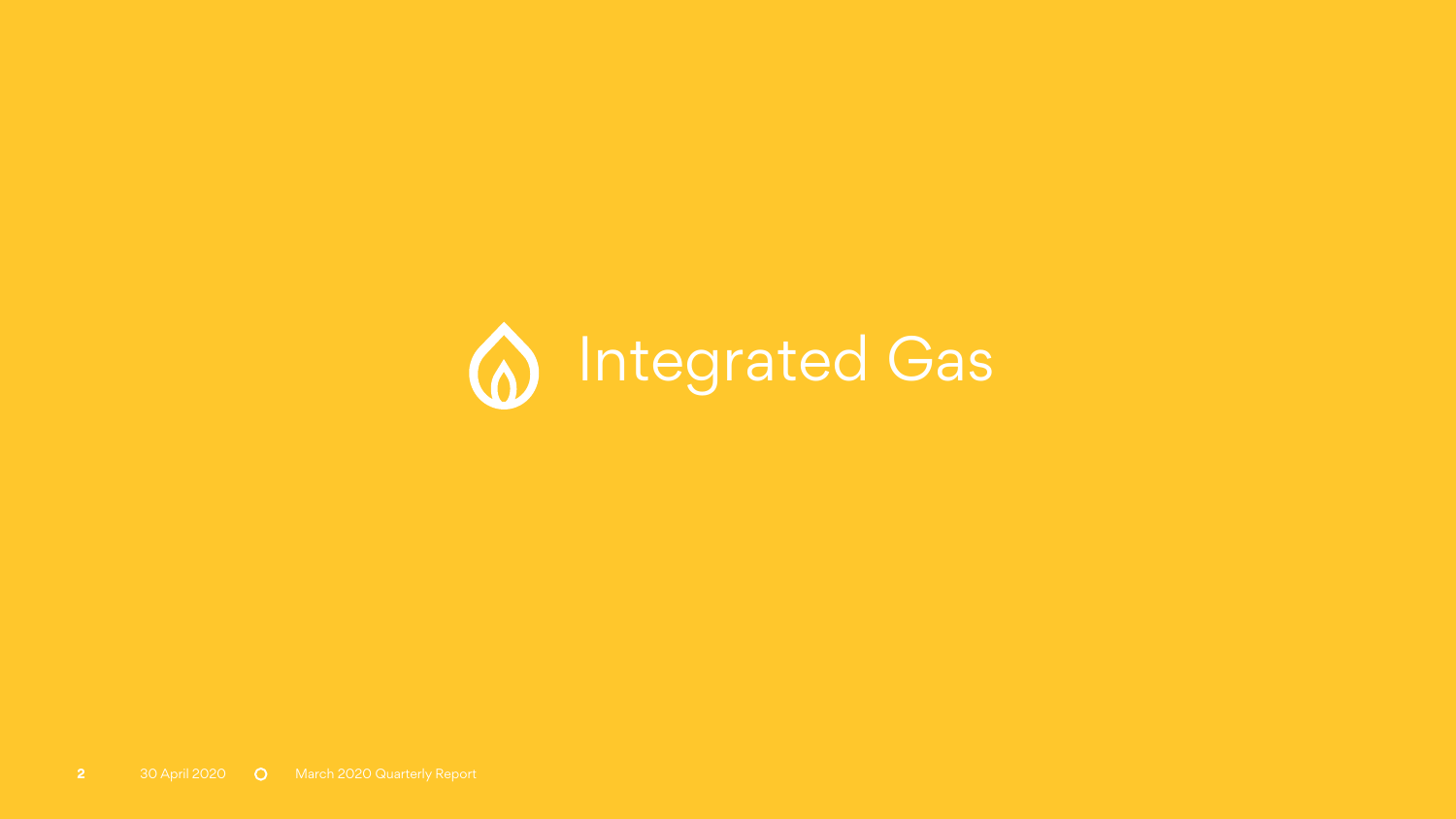## Oil and LNG markets





- APLNG's effective oil price in the Mar-20 quarter was US\$65/bbl (A\$99/bbl), down from US\$69/bbl (A\$100/bbl) in the Dec-19 quarter and US\$78/bbl (A\$109/bbl) in the Mar-19 quarter.
- FY2020 APLNG related JCC oil exposure has now been fully priced in at US\$68/bbl.
- Both JCC and Spot LNG prices in USD softened in the Mar-20 quarter as a result of demand weakness linked to COVID-19 with some of the USD price impact offset by a weaker AUD.

1) The use of this content was authorised in advance. Any further use or redistribution of this content is strictly prohibited without written permission by IHS Markit.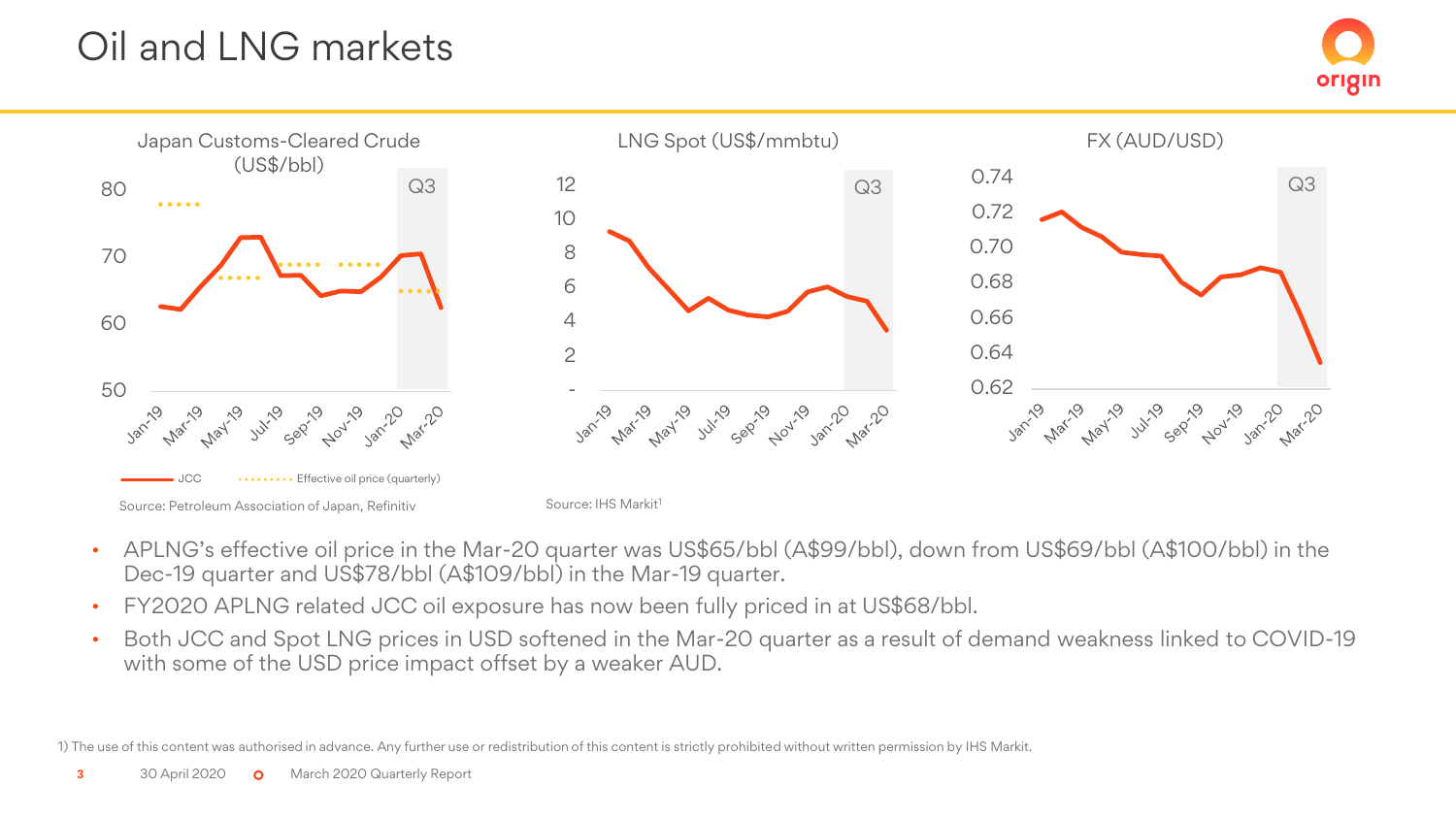## APLNG continues to deliver strong production





- Mar-20 production down 0.8 PJ (1%) from Dec-19 quarter
	- − production impacted by wet weather restricting access for workovers and minor non-operated unplanned outages
	- − partially offset by stronger field performance and reduced planned maintenance at Reedy Creek, Combabula and Peat



- FYTD-20 production up 10.2 PJ (5%) from prior year
	- − improved operated and non-operated field performance with higher well availability and facility reliability
	- − commissioning of the Eurombah Reedy Creek Interconnect (ERIC) pipeline in July 2019 which improved utilisation of processing capacity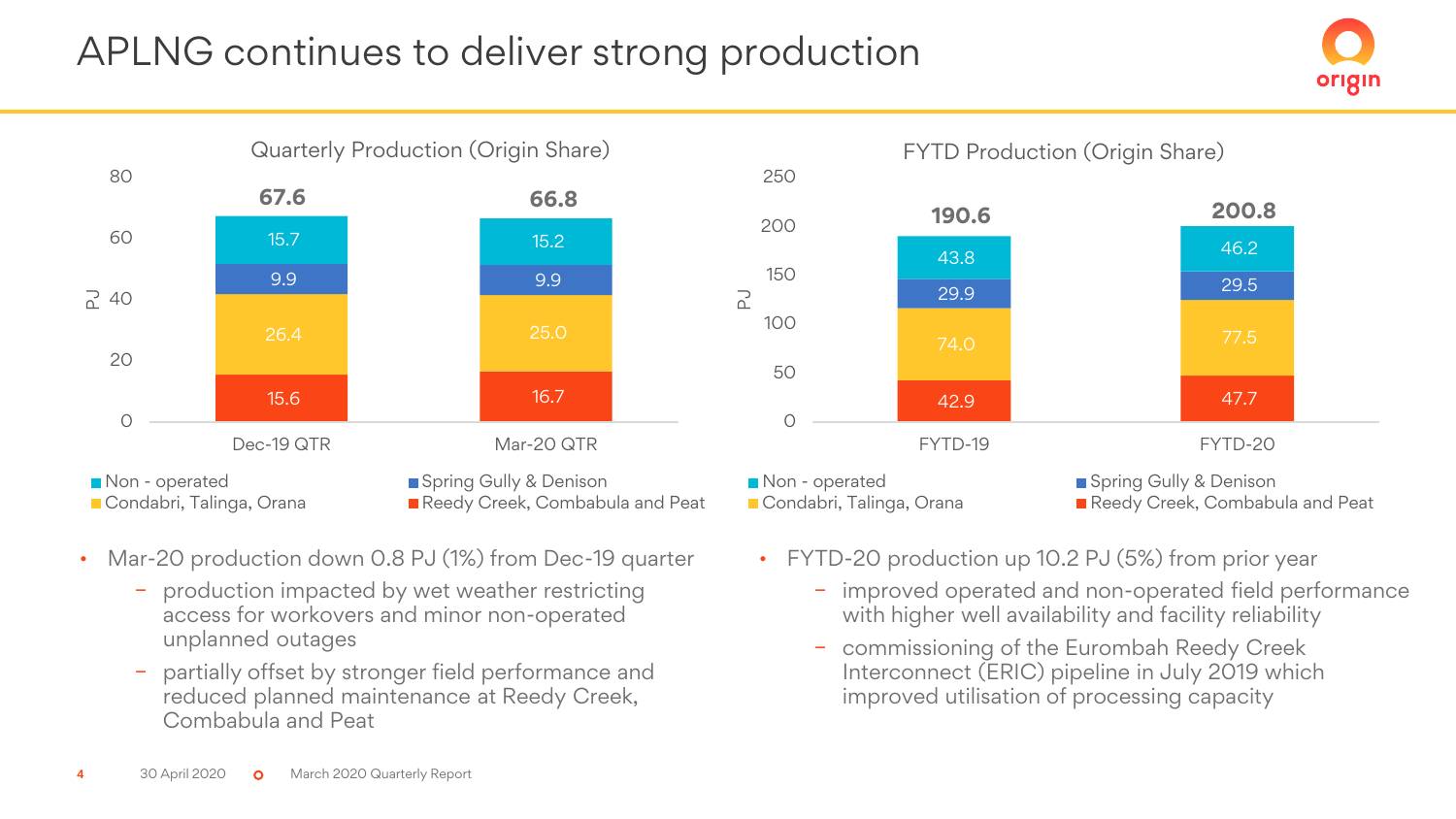## APLNG revenue down 12% from prior quarter



 $\frac{2,145}{2}$   $\frac{47}{2}$   $\frac{(109)}{2}$   $\frac{(20)}{2}$   $\frac{(30)}{2,033}$ 47 (109)<br>(20) (30)  $\bigcirc$ 500 1,000 1,500 2,000 2,500  $\epsilon$ FYTD-20 vs FYTD-19 (Origin Share)

- APLNG revenue down 12% on Dec-19 quarter with lower LNG sales partially offset by higher domestic sales
	- LNG revenue was down 17% due to lower LNG nominations (with Downward Quantity Tolerance exercised in CY2020) and lower realised prices
	- − Domestic gas revenue was up 39% due to a higher proportion of short term sales in the mix

• FYTD APLNG revenue down 5% from prior year

FYTD-19 LNG

volume

− LNG revenue was down 3% driven by softer A\$ commodity prices partially offset by higher contract nominations

LNG price Domestic Domestic FYTD-20

price

origin

volume

Domestic gas revenue was down 18% due to less short term sales as well as lower gas prices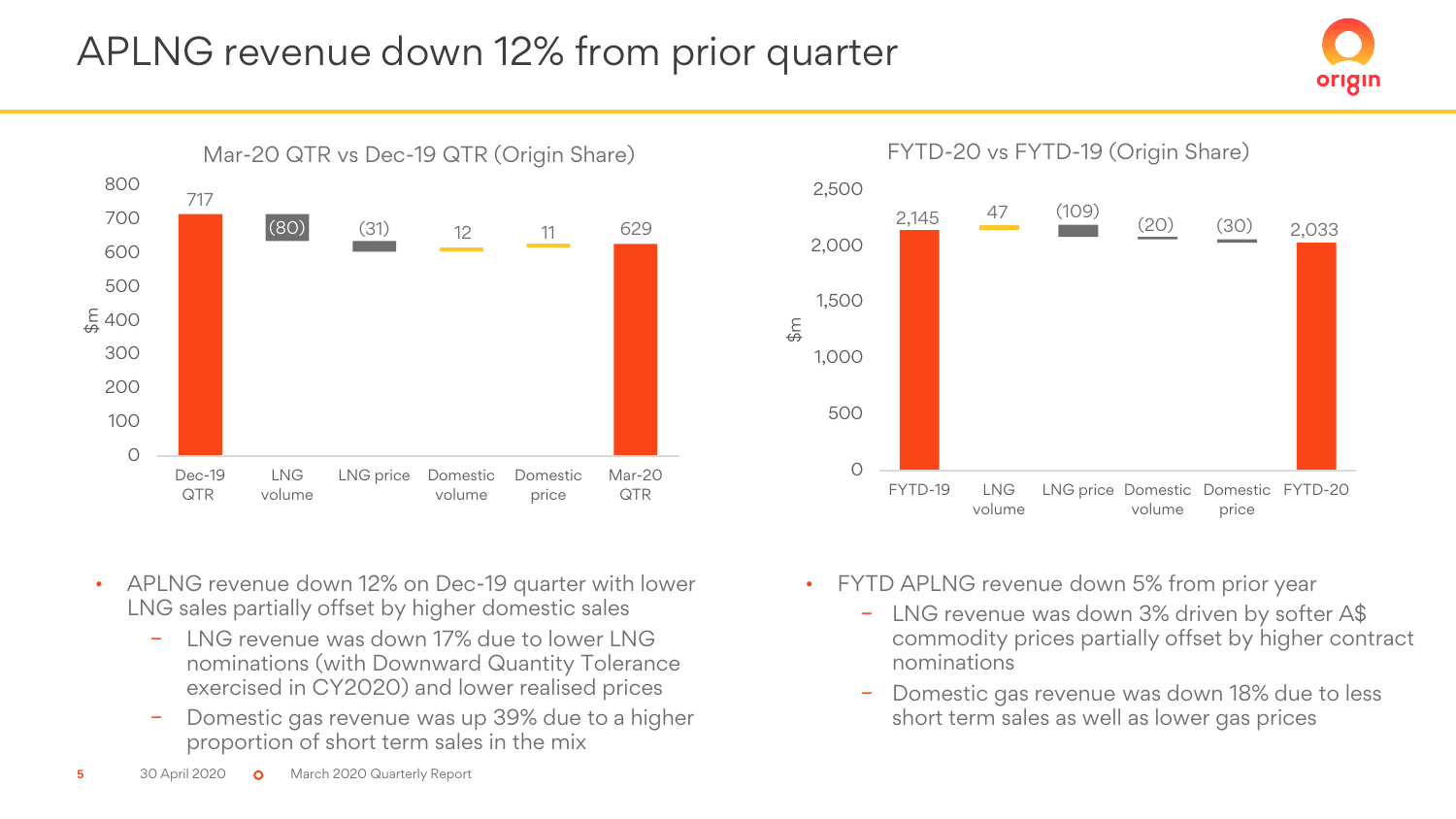## APLNG capital expenditure (Origin share)



- E&A spend in the quarter primarily related to two Condabri Deep pilot wells and production testing of South Burunga 2.
- Sustain and other capex is relatively stable with Dec-19 quarter benefiting from a \$19 million claim settlement in respect of initial project construction work, offset by less activity in the Mar-20 quarter due to wet weather.



origin

As expected, FYTD-20 sustain and other capex was down \$53 million (Origin share) on FYTD-19 driven by lower operated spend primarily related to infrastructure with the ERIC pipeline build in FYTD-19, \$19 million benefit in FYTD-20 related to settlement of a claim in respect of initial project construction work and lower non-operated spend due to lower well development activity.

1) APLNG capex is reported on an accrual basis. For the purpose of comparability FYTD-19 workover costs have been shown separately.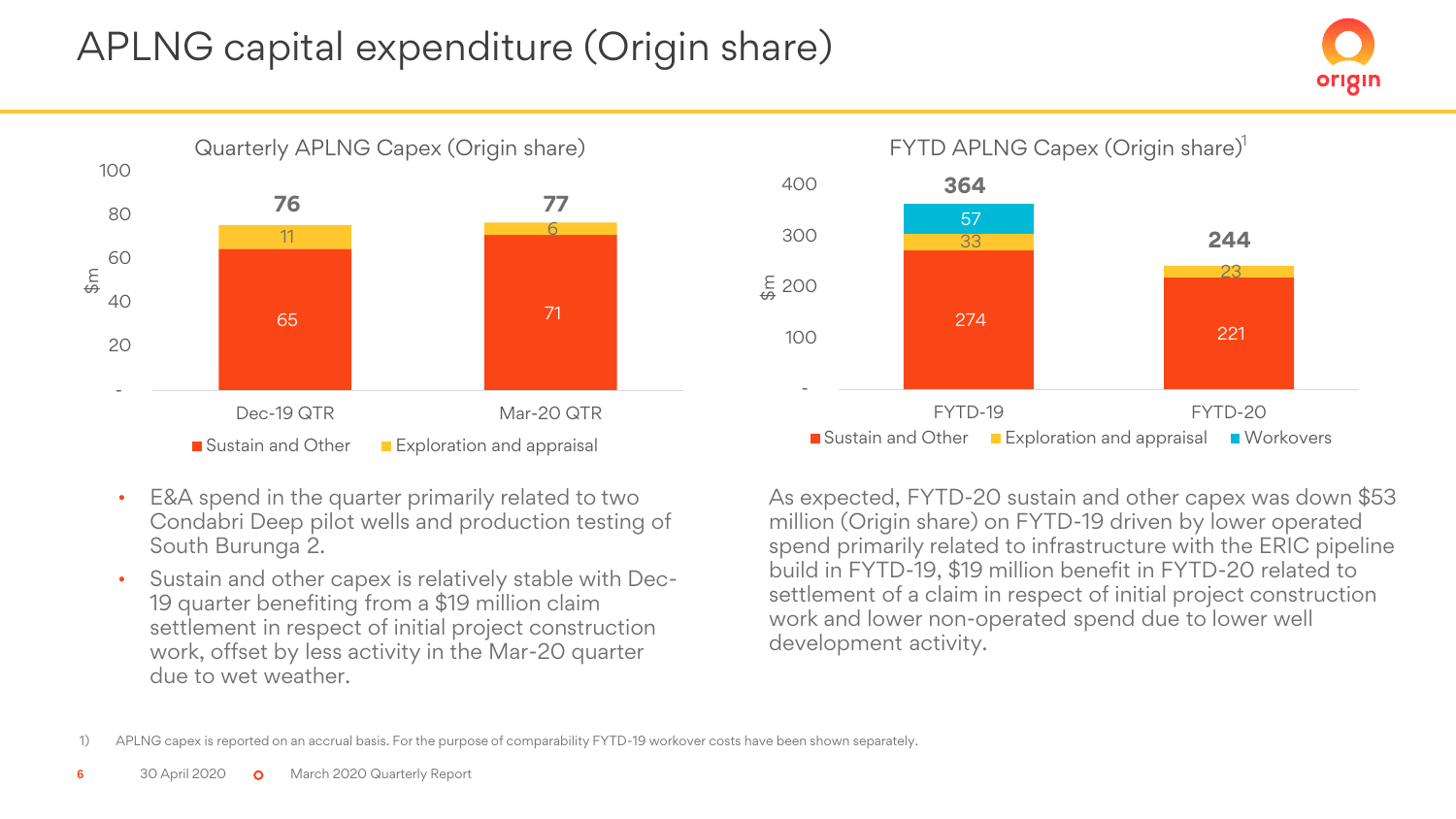#### Integrated Gas - Other





12 63 8 8 - 10 20 30  $rac{E}{40}$  40 50  $60$  70 80 FYTD-19 FYTD-20 FYTD Integrated Gas - Other Capex Exploration and appraisal Cher capex **20 71**

• During the Mar-19 quarter, a new horizontal section of the Kyalla well was successfully drilled, cased and cemented, water monitoring bores were installed and civil works were completed in preparation for the extended production test.

- E&A spend primarily relates to Beetaloo activity including Kyalla and Velkerri civil works, rig mobilisation and Kyalla drilling.
- Results to date from the Kyalla well demonstrate good reservoir continuity, conductive natural fractures, and continuous gas shows.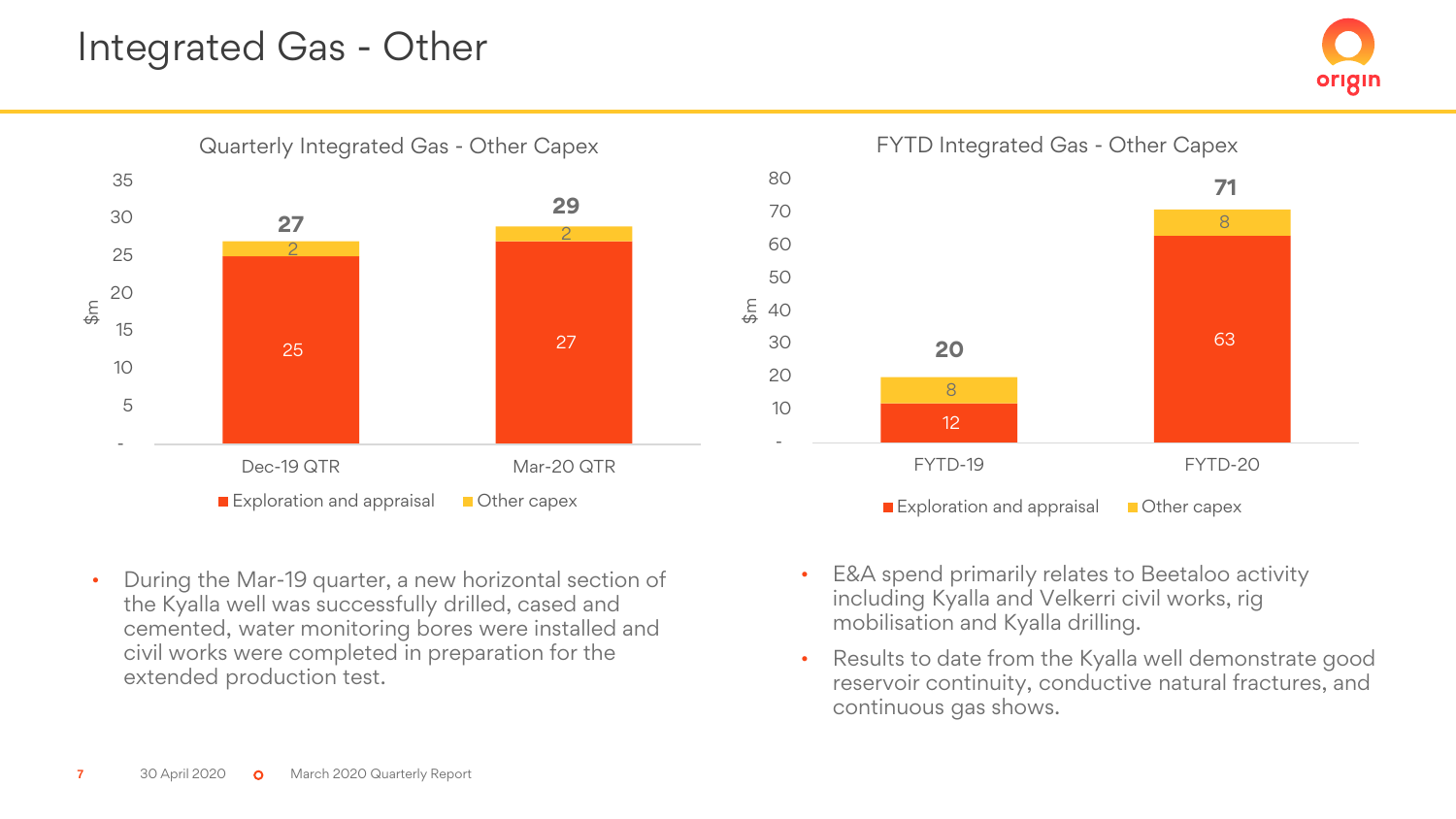#### Beetaloo update





#### **Activity paused due to COVID-19**

- As announced on 26 March 2020, due to COVID-19, Beetaloo activity has been safely and temporarily paused.
- This is expected to delay Kyalla stimulation and the extended production test by at least 3 months to H1 FY2021 and delay Velkerri drilling to H2 FY2021.

#### **Increase share in Beetaloo joint venture**

- As announced on 7 April 2020, Origin acquired a 7.5% share in the Beetaloo Basin joint venture from Falcon Oil & Gas in exchange for increasing Falcon's carry by \$25 million over a number of years.
- Joint operating agreement changes giving Origin control over the timing, direction and budgets for future activity and farm down flexibility were also agreed.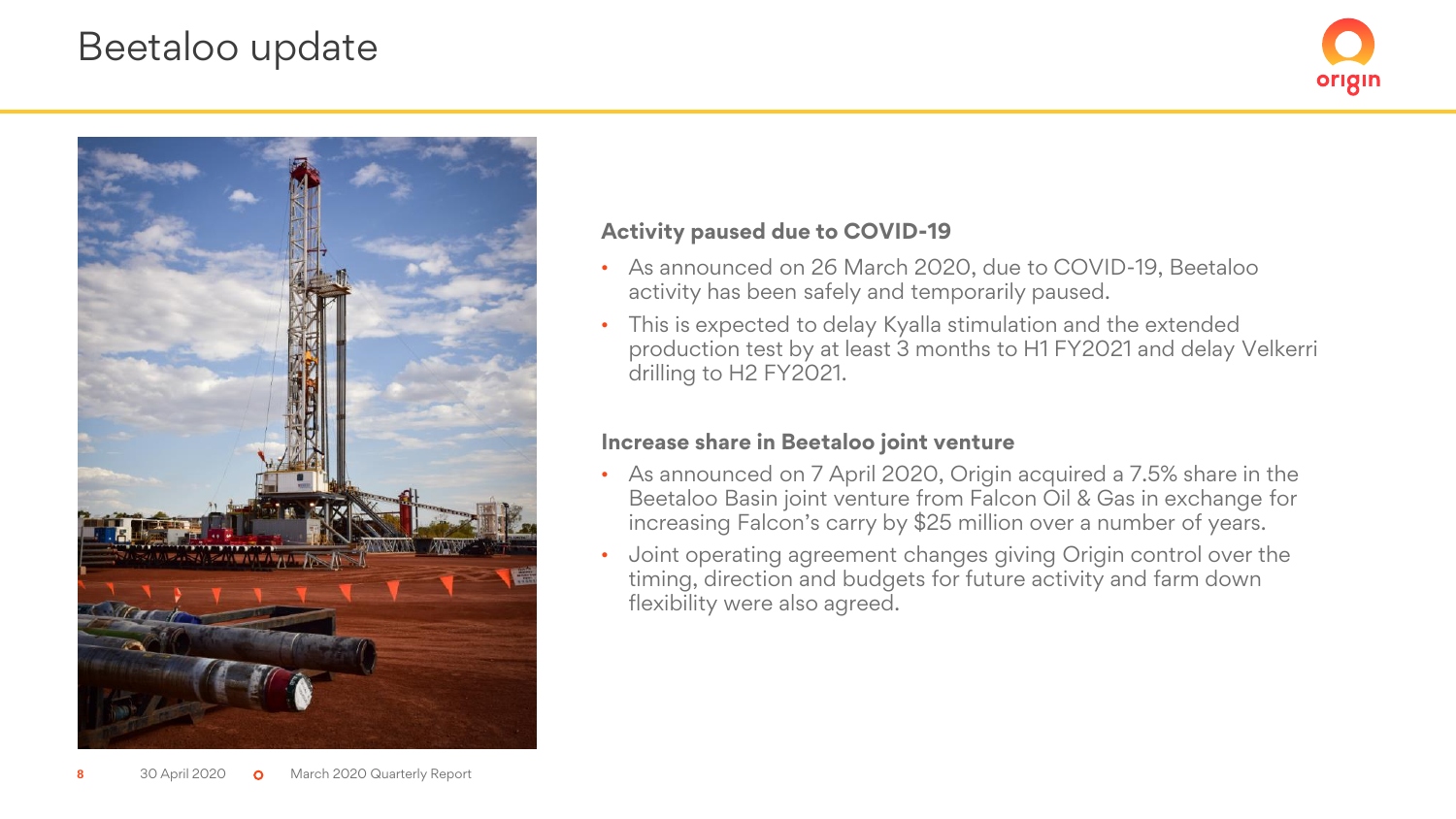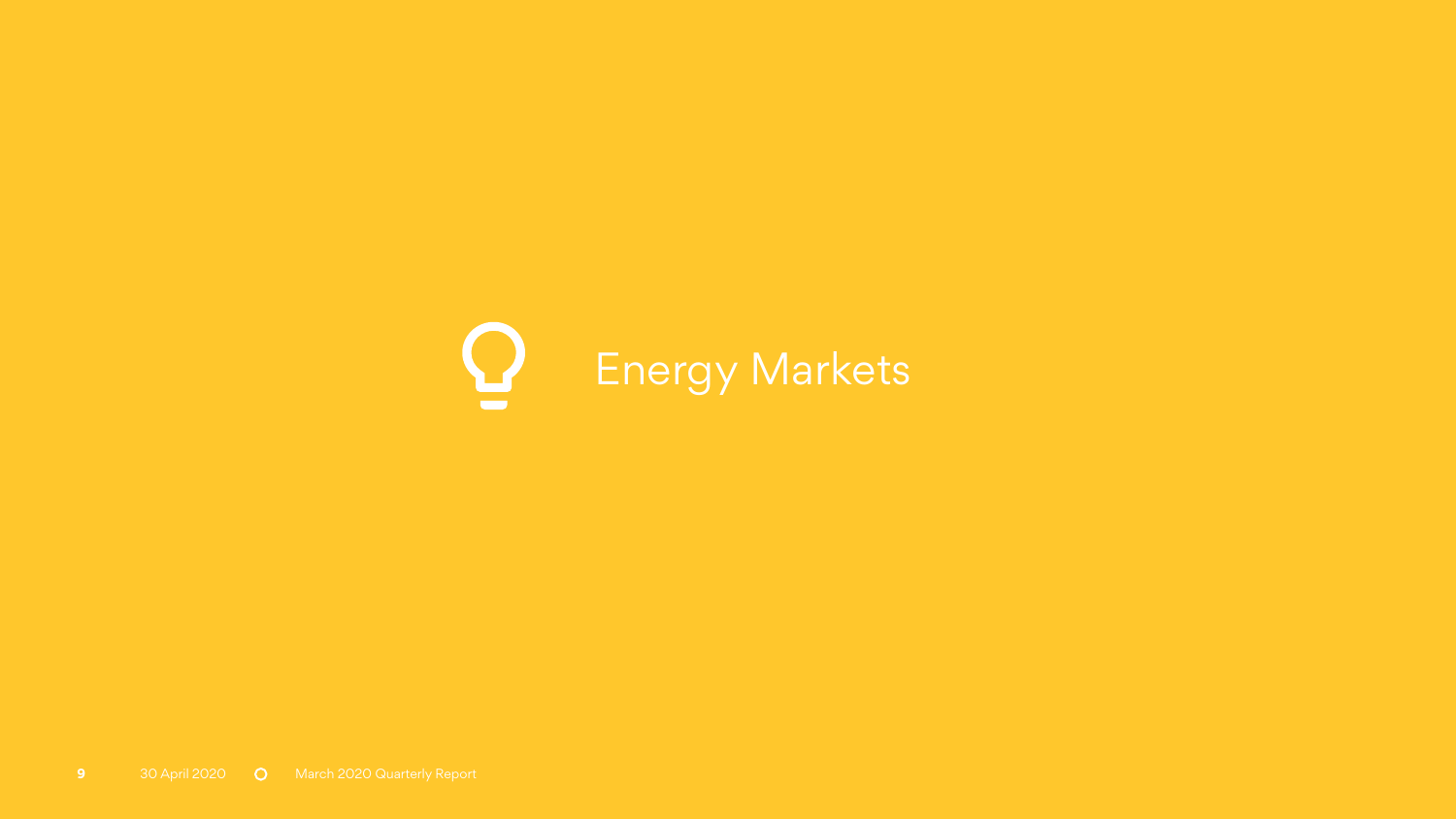#### Electricity and natural gas markets





- Average NEM spot electricity price for the Mar-20 quarter was \$70.6/MWh, in-line with \$70.5/MWh in the Dec-19 quarter but down from \$127.4/MWh in the Mar-19 quarter:
	- While earlier in the quarter saw extreme heat and bushfires impacting transmission and generation, average spot prices more broadly reflect increased renewable generation, lower gas prices and milder weather generally, with lower spot prices toward the end of March caused by initial demand impacts from COVID-19.
- Average domestic spot gas price for the Mar-20 quarter was \$5.74/GJ, compared to \$7.51/GJ in the Dec-19 and \$9.82/GJ in Mar-19:
	- − The decrease was driven by linkage to lower Asian and global gas prices, with lower demand and high storage levels exacerbated by initial demand impacts from COVID-19.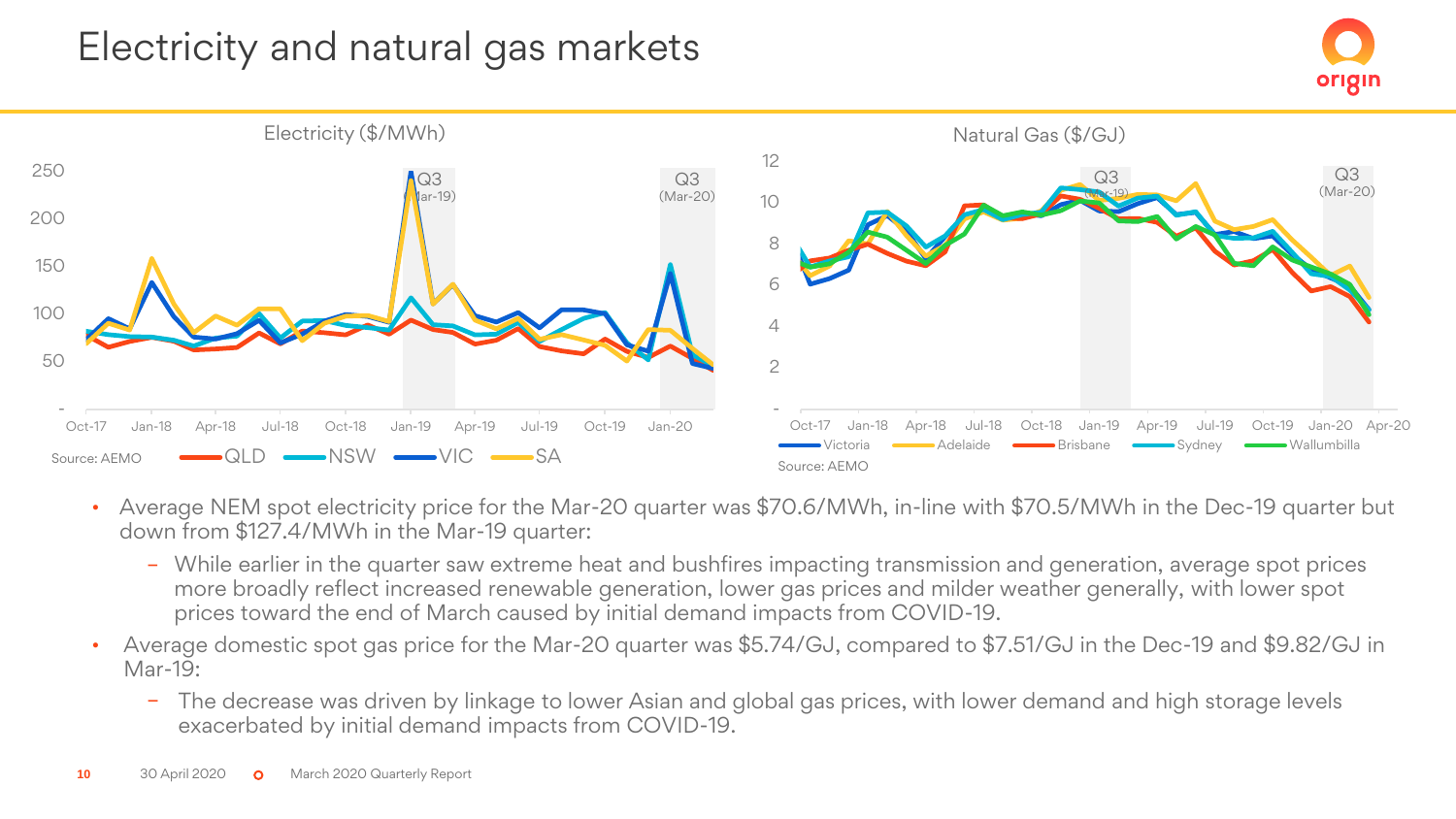#### Energy Markets – Electricity sales





- Retail volumes down 11% on Mar-19 quarter due to milder weather (~0.2 TWh), lower usage from solar uptake, energy efficiency and initial impacts from COVID-19 (~0.1 TWh), as well as lower customer numbers and changes in customer mix  $(-0.1$  TWh $)$ .
- Business volumes were down 3% on Mar-19 quarter due primarily to the expiration of contracts, with minimal initial impacts from COVID-19.



- Retail volumes down 7% on FYTD-19 due to milder weather (~0.3 TWh) lower customer numbers and changes in customer mix (~0.4 TWh), as well as lower usage from continued solar solar uptake, energy efficiency and initial impacts from COVID-19 (~0.2 TWh).
- Business volumes down 6% due primarily to the expiration of contracts.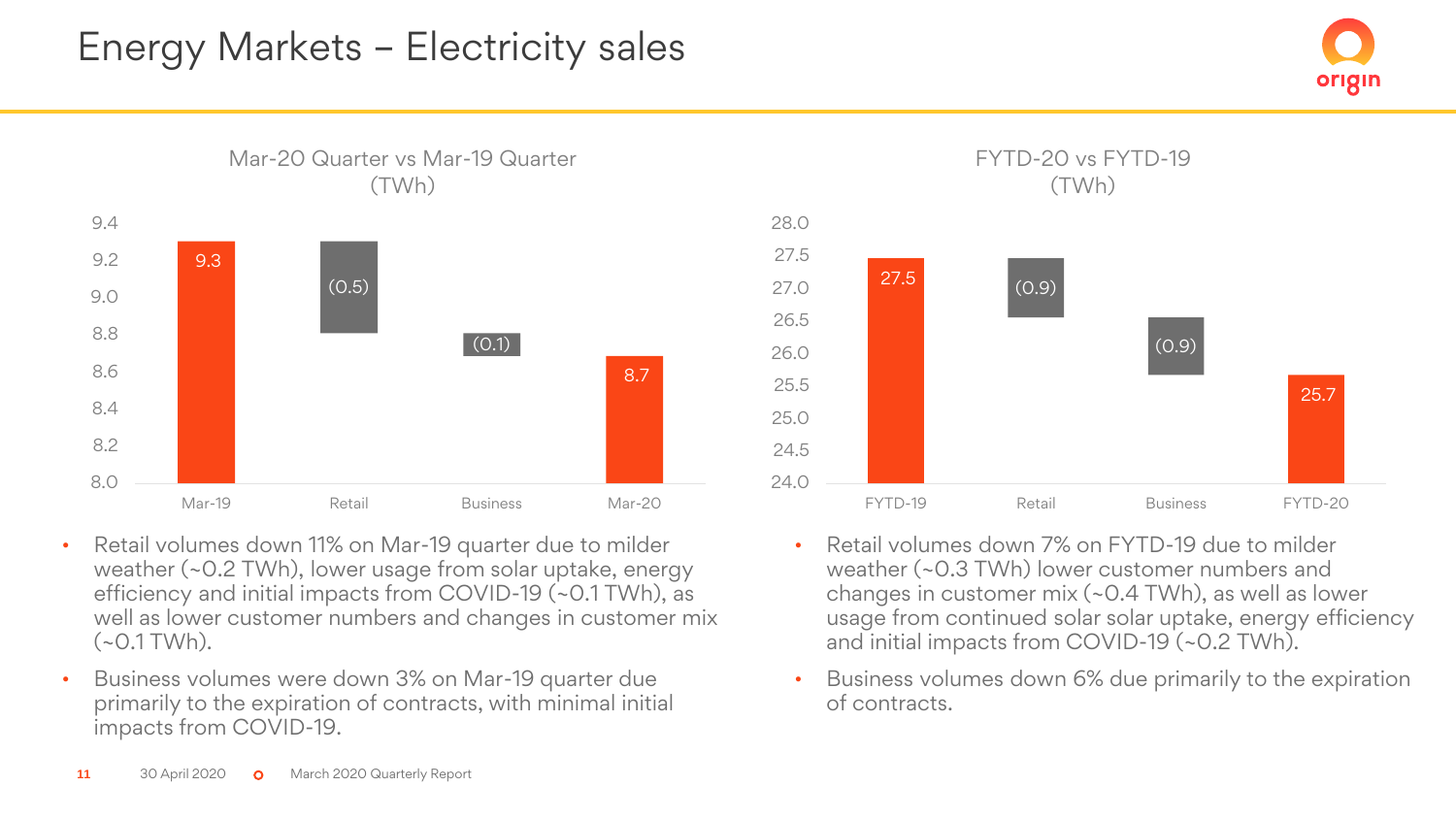#### Energy Markets – Natural gas sales





- Retail volumes up 12% on Mar-19 quarter due to cooler weather in Victoria (0.5 PJ), and higher customer numbers (0.2 PJ), partially offset by the initial impact of COVID-19 on small business (-0.1 PJ).
- Gas to generation down 10% on Mar-19 quarter reflecting lower electricity pool prices.



- Retail volumes up 8% on FYTD-19 due to cooler weather in Victoria (1.6 PJ), and higher customer numbers (0.8 PJ), partially offset by the initial impact of COVID-19 on small business (-0.1 PJ).
- Business volumes down 16% due to the roll-off of some short term wholesale contracts in Queensland and expiration of C&I contracts.
- Gas to generation up 16% reflecting cover for Eraring outages, and the roll-off of short term contracts in Queensland which diverted gas from generation in FYTD-19.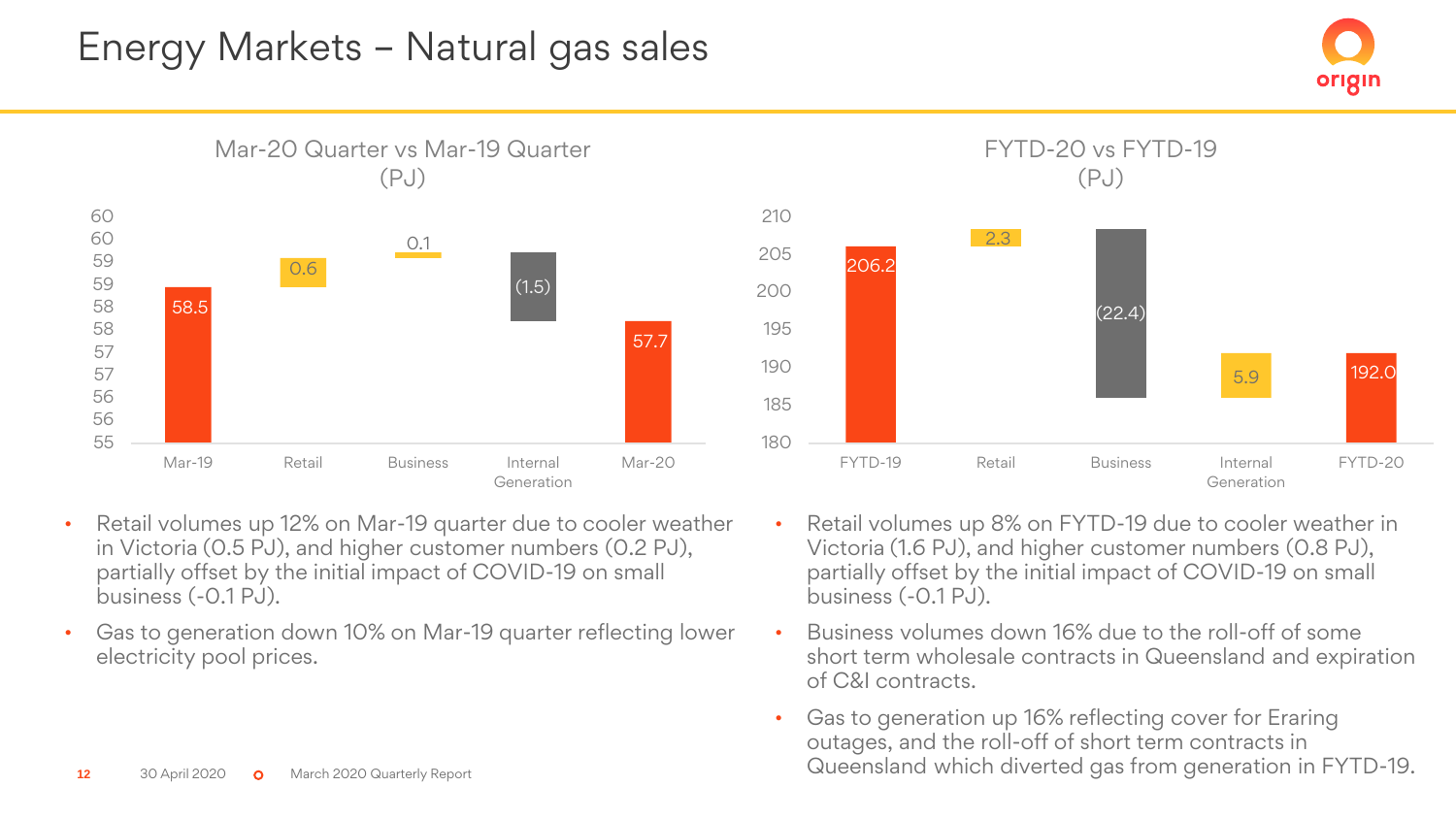#### Energy Markets Capital expenditure





• Mar-20 capex included generation fleet maintenance, Quarantine Unit 2 repower, digital initiatives and community energy services.



 $\frac{E}{4}$ 

**Capex Investments** 

- As expected, capex is up 29% or \$70 million on the prior year to date due to higher generation spend with major inspections at Eraring and Uranquinty and unplanned maintenance at Eraring and Mortlake.
- Partially offsetting this is \$53 million lower investment spend reflecting the OC Energy and Intertrust investments in FY2019.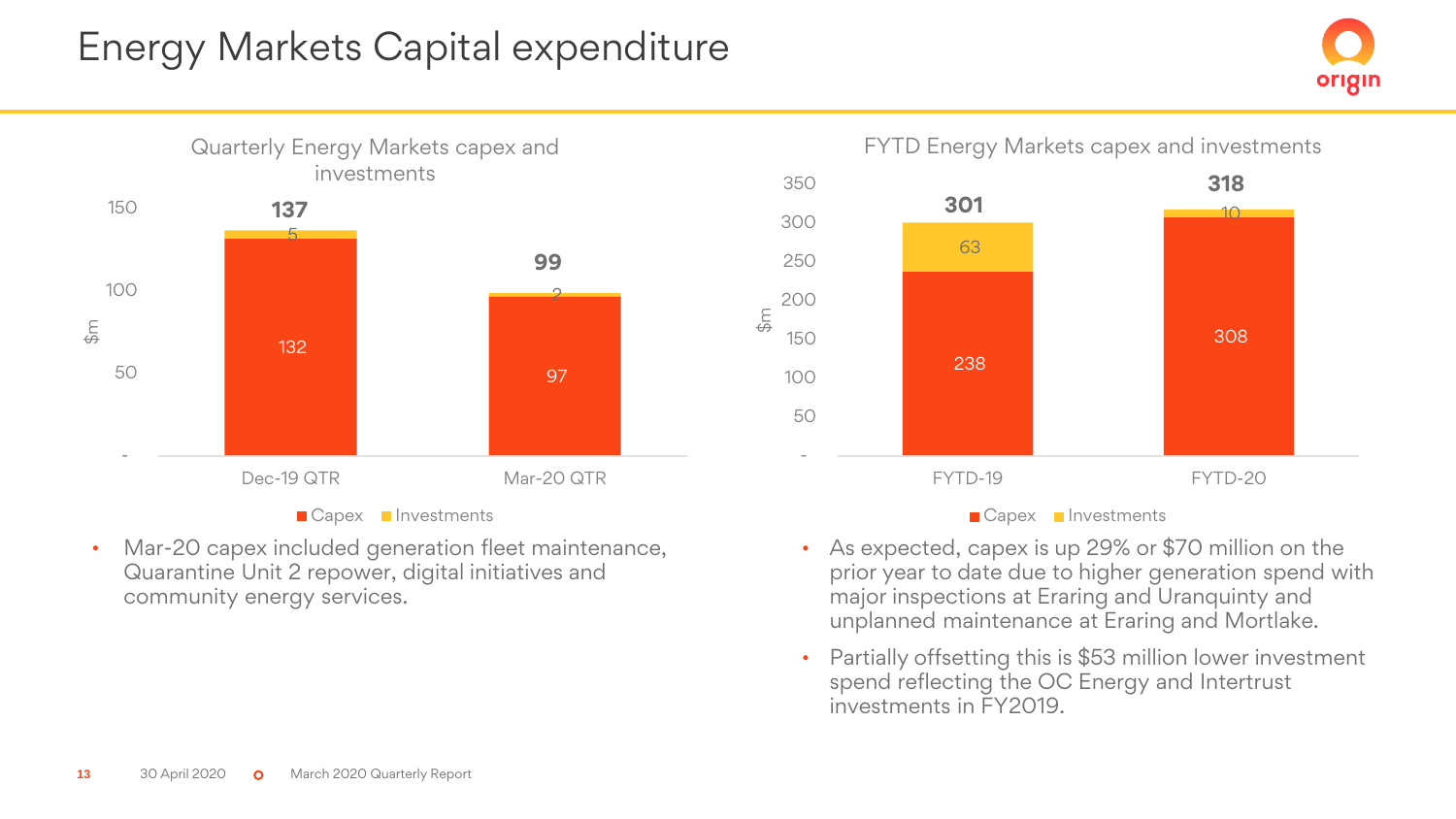$\bullet$  $\bullet$ Data tables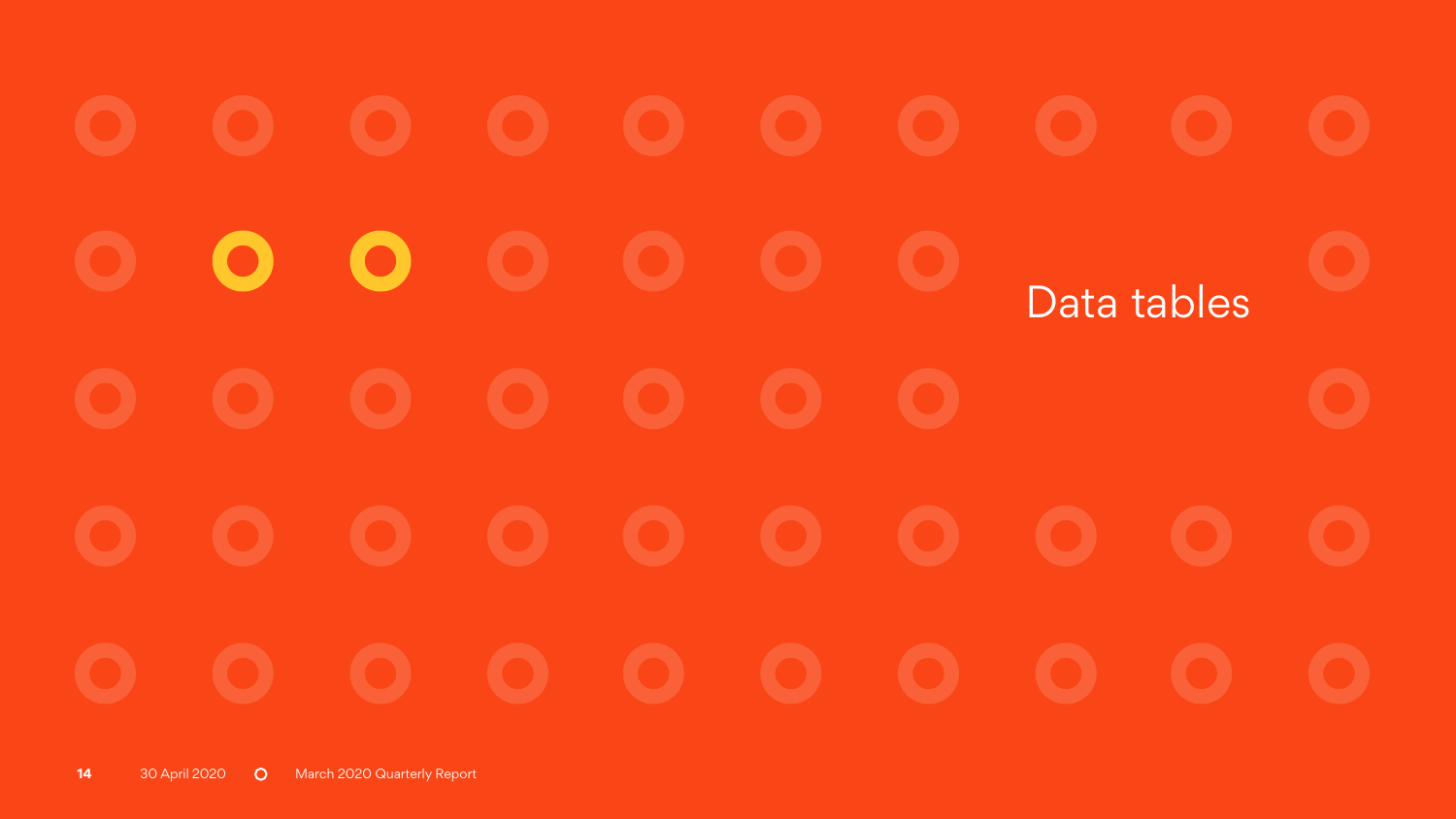## Integrated Gas – APLNG 100%

| <b>APLNG</b>             | Unit           | Mar-20                   | Dec-19  | % Myt                    | Mar-19  | % Mvt  | FYTD-20                  | FYTD-19 | % Mvt  |
|--------------------------|----------------|--------------------------|---------|--------------------------|---------|--------|--------------------------|---------|--------|
| <b>Total production</b>  | PJ             | 178.1                    | 180.2   | (1%)                     | 168.8   | 6%     | 535.6                    | 508.4   | 5%     |
| <b>Total sales</b>       | PJe            | 166.0                    | 174.4   | (5%)                     | 169.1   | (2%)   | 509.0                    | 510.1   | (0%)   |
| <b>LNG</b>               |                |                          |         |                          |         |        |                          |         |        |
| Production               | kt             | 2,145.7                  | 2,420.8 | (11%)                    | 2,224.4 | (4%)   | 6,776.4                  | 6,519.7 | 4%     |
| Sales                    | kt             | 2,138.1                  | 2,431.4 | (12%)                    | 2,299.7 | (7%)   | 6,734.3                  | 6,568.3 | 3%     |
| <b>Commodity Revenue</b> | $\mathsf{\$m}$ | 1,455.5                  | 1,751.9 | (17%)                    | 1,836.9 | (21%)  | 4,811.8                  | 4,976.8 | (3%)   |
| Average realised price   | US\$/mmbtu     | 8.56                     | 9.38    | (9%)                     | 10.84   | (21%)  | 9.21                     | 10.38   | (11%)  |
| <b>Domestic Gas</b>      |                |                          |         |                          |         |        |                          |         |        |
| Sales                    | PJ             | 47.6                     | 39.7    | 20%                      | 41.7    | 14%    | 135.9                    | 146.2   | (7%)   |
| <b>Commodity Revenue</b> | \$m            | 220.4                    | 158.8   | 39%                      | 200.1   | 10%    | 610.4                    | 743.7   | (18%)  |
| Average realised price   | $\sqrt{$GJ}$   | 4.63                     | 4.00    | 16%                      | 4.80    | (4%)   | 4.49                     | 5.09    | (12%)  |
| APLNG capex <sup>1</sup> |                |                          |         |                          |         |        |                          |         |        |
| E&A                      | \$m\$          | 15                       | 29      | (48%)                    | 27      | (44%)  | 61                       | 88      | (31%)  |
| Sustain and Other        | $\mathsf{\$m}$ | 190                      | 173     | 10%                      | 248     | (23%)  | 588                      | 730     | (19%)  |
| Workovers                | \$m            | $\overline{\phantom{a}}$ |         | $\overline{\phantom{a}}$ | 57      | (100%) | $\overline{\phantom{a}}$ | 153     | (100%) |

1) APLNG capex is reported on an accrual basis. For the purpose of comparability Mar-19 and FYTD-19 workover costs have been shown separately.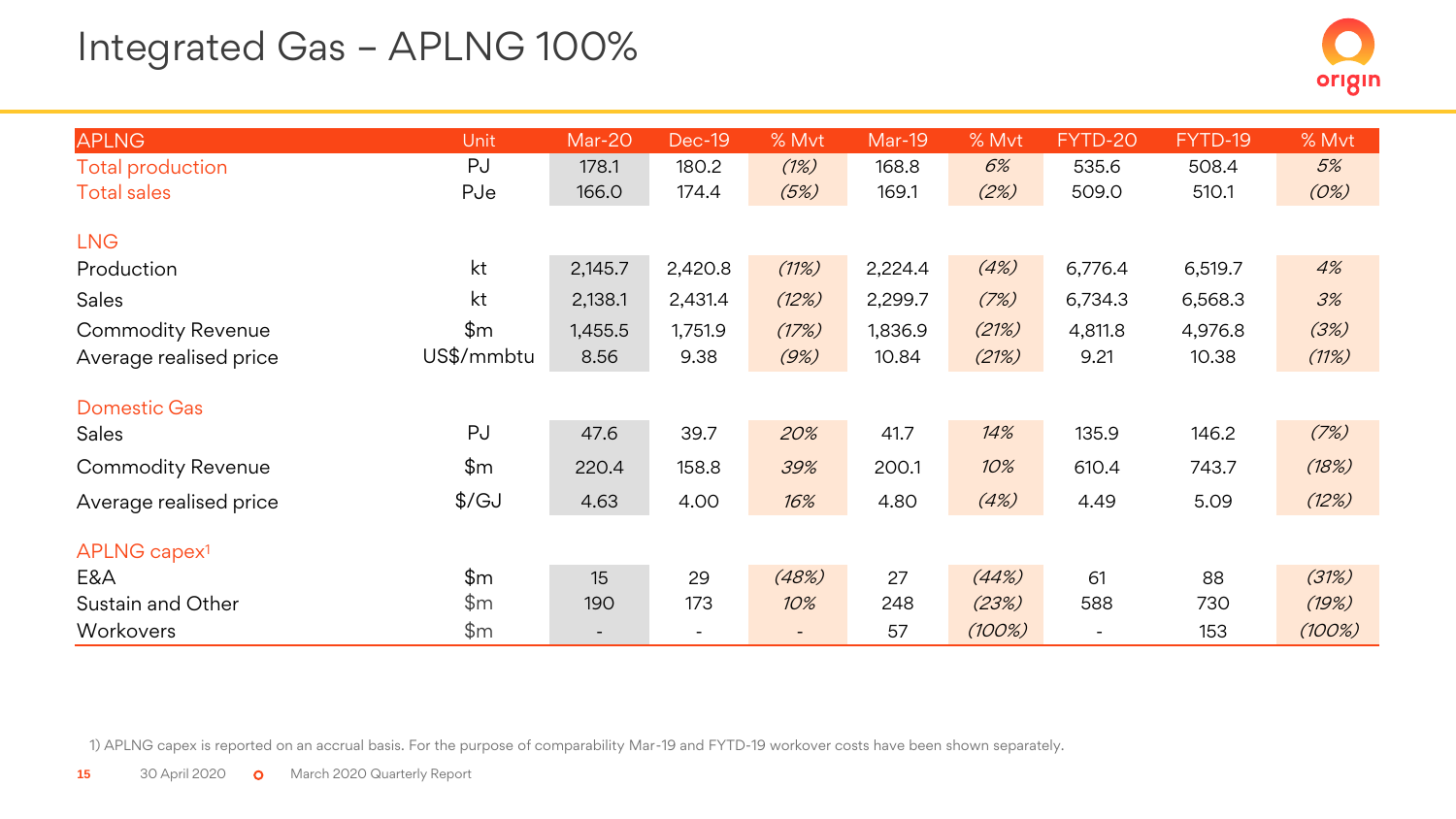## APLNG sources of gas – APLNG 100%



| <b>Production volumes</b>               | <b>Units</b> | <b>Mar-20</b>            | <b>Dec-19</b>            | % Change                 | <b>Mar-19</b> | FYTD-20 | <b>FYTD-19</b> |
|-----------------------------------------|--------------|--------------------------|--------------------------|--------------------------|---------------|---------|----------------|
| Operated                                |              |                          |                          |                          |               |         |                |
| Spring Gully                            | PJ           | 26.3                     | 26.3                     | $\overline{\phantom{m}}$ | 25.7          | 78.7    | 79.2           |
| Peat                                    | PJ           | 0.9                      | 0.7                      | 29%                      | 0.7           | 2.3     | 1.7            |
| Denison                                 | PJ           | $\overline{\phantom{a}}$ | $\overline{\phantom{a}}$ |                          | O.1           |         | 0.5            |
| Talinga                                 | PJ           | 17.7                     | 19.4                     | (9%)                     | 18.4          | 56.5    | 55.6           |
| Orana                                   | PJ           | 17.0                     | 17.9                     | (5%)                     | 17.0          | 52.0    | 48.0           |
| Condabri                                | PJ           | 31.9                     | 33.0                     | (3%)                     | 29.6          | 98.1    | 93.9           |
| Combabula/Reedy Creek                   | PJ           | 43.6                     | 40.9                     | 7%                       | 37.1          | 124.7   | 112.8          |
| <b>Total operated production</b>        | <b>PJ</b>    | 137.5                    | 138.3                    | (1%)                     | 128.5         | 412.4   | 391.7          |
| Non-operated                            |              |                          |                          |                          |               |         |                |
| Fairview (GLNG)                         | PJ           | 8.5                      | 8.9                      | (4%)                     | 8.9           | 26.2    | 27.9           |
| Arcadia (GLNG)                          | PJ           | O.3                      | 0.3                      | $\overline{\phantom{m}}$ | O.2           | 0.8     | 0.5            |
| Angry Jungle (GLNG)                     | PJ           | 0.9                      |                          | n/a                      | O.O           | 1.0     | O.O            |
| Anya (QGC)                              | PJ           | 0.4                      | 0.4                      |                          | 0.5           | 1.3     | 0.7            |
| Kenya East (QGC)                        | PJ           | 14.5                     | 15.4                     | (6%)                     | 14.9          | 44.6    | 43.1           |
| Kenya (QGC)                             | PJ           | 15.1                     | 16.1                     | (6%)                     | 15.0          | 46.5    | 42.2           |
| Bellevue (QGC)                          | PJ           | 0.8                      | 0.9                      | (11%)                    | 0.8           | 2.7     | 2.3            |
| Total non-operated production           | PJ           | 40.6                     | 42.0                     | (3%)                     | 40.3          | 123.1   | 116.7          |
| Total upstream production               | <b>PJ</b>    | 178.1                    | 180.2                    | (1%)                     | 168.8         | 535.6   | 508.4          |
| Natural gas purchases                   | PJ           | 3.0                      | 4.4                      | (32%)                    | 6.1           | 13.9    | 27.3           |
| Changes in Upstream gas inventory/other | PJ           | (4.4)                    | 0.2                      | n/a                      | (0.2)         | (7.0)   | 0.6            |
| Total sources of natural gas            | <b>PJ</b>    | 176.7                    | 184.8                    | (4%)                     | 174.8         | 542.4   | 536.2          |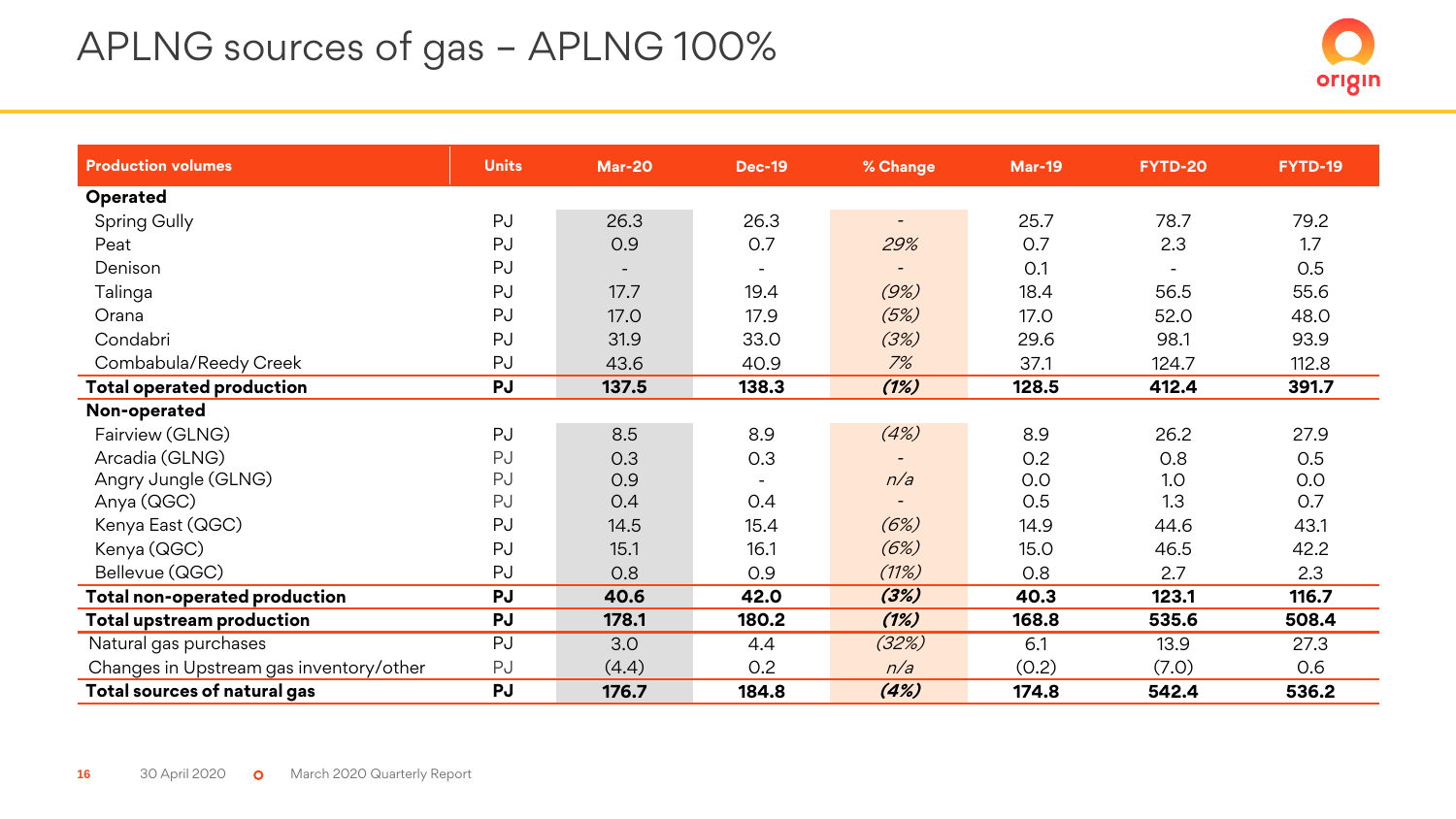

#### **APLNG Operated Production Wells**

|                          |                   |                                       |            |                          | <b>Development Wells</b> |
|--------------------------|-------------------|---------------------------------------|------------|--------------------------|--------------------------|
|                          |                   | Avg daily production<br>(APLNG share) |            | Wells drilled            | Wells commissioned       |
|                          | Spring Gully      | 289 TJ/d                              | Mar-20 QTR | 6                        | 6                        |
|                          |                   |                                       | FYTD-20    | 15                       | 18                       |
| Bowen<br>Peat<br>Denison |                   | $10$ TJ/d                             | Mar-20 QTR | $\qquad \qquad -$        | $\overline{\phantom{a}}$ |
|                          |                   |                                       | FYTD-20    | $\overline{\phantom{a}}$ | $\overline{\phantom{a}}$ |
|                          |                   | O TJ/d                                | Mar-20 QTR | $\qquad \qquad -$        | $\overline{\phantom{a}}$ |
|                          |                   |                                       | FYTD-20    |                          | $\overline{\phantom{a}}$ |
|                          |                   | 194 TJ/d                              | Mar-20 QTR | 12                       | $\overline{\phantom{a}}$ |
|                          | Talinga           |                                       | FYTD-20    | 12                       | $\overline{\phantom{a}}$ |
|                          | Orana             | 187 TJ/d                              | Mar-20 QTR | 15                       | 20                       |
| Surat                    |                   |                                       | FYTD-20    | 28                       | 24                       |
|                          | Condabri          | 351 TJ/d                              | Mar-20 QTR | $\overline{c}$           | 11                       |
|                          |                   |                                       | FYTD-20    | 33                       | 31                       |
|                          | Combabula / Reedy | 479 TJ/d                              | Mar-20 QTR | 14                       | 3                        |
|                          | Creek             |                                       | FYTD-20    | 119                      | 89                       |
|                          | <b>TOTAL</b>      | 1,510 TJ/d                            | Mar-20 QTR | 49                       | 40                       |
|                          |                   |                                       | FYTD-20    | 207                      | 162                      |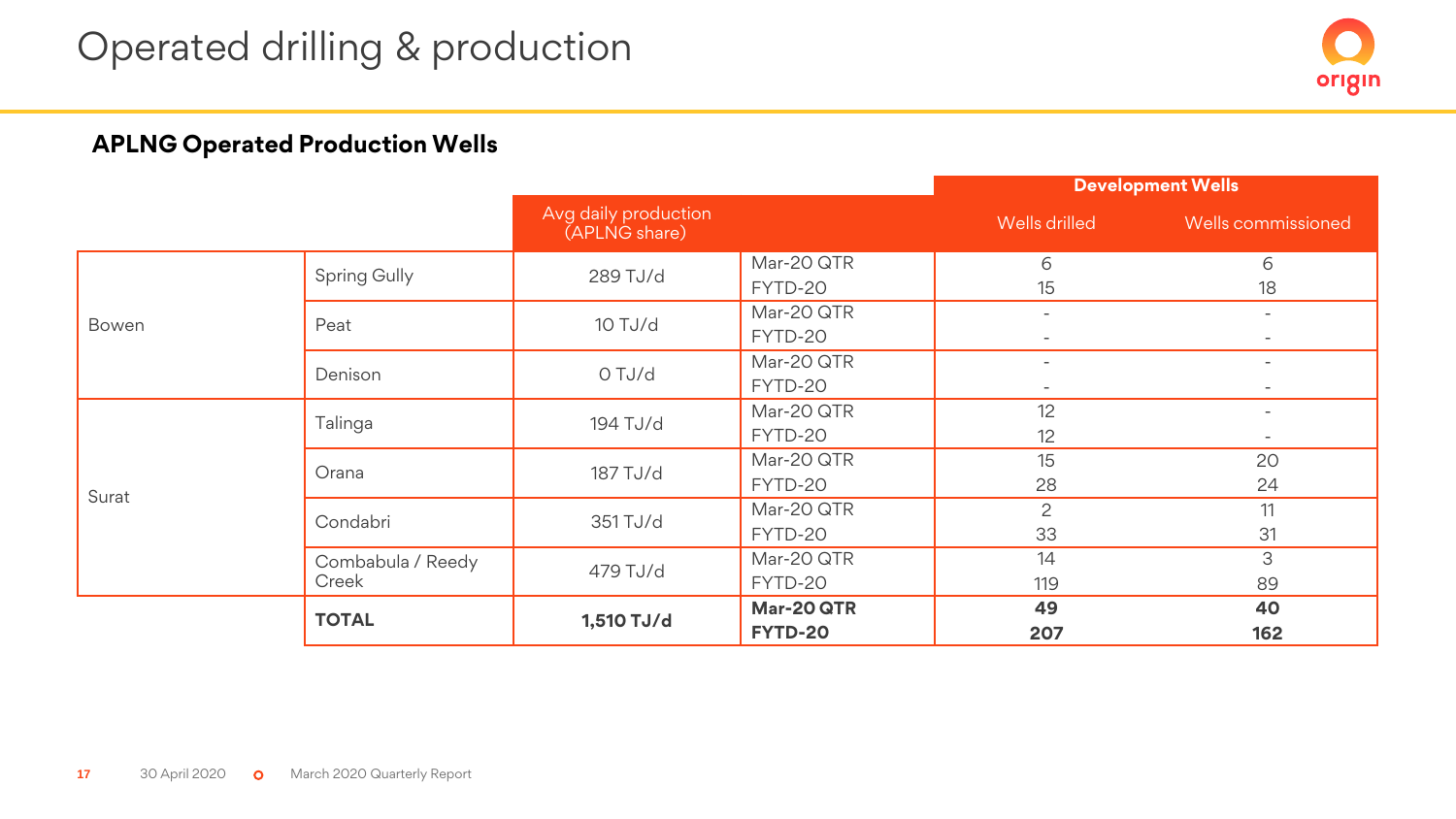| Uses of gas               | Units | <b>Mar-20</b> | <b>Dec-19</b> | % Change | <b>Mar-19</b> | <b>FYTD-20</b> | <b>FYTD-19</b> |
|---------------------------|-------|---------------|---------------|----------|---------------|----------------|----------------|
| LNG feed gas              | PJ    | 129.1         | 145.1         | (11%)    | 133.          | 406.6          | 390.0          |
| Domestic sales            | ാ⊖    | 47.6          | 39.7          | 20%      | 41.7          | 135.9          | 146.2          |
| Total uses of natural gas | PJ    | 176.7         | 184.8         | (4%)     | 174.8         | 542.4          | 536.2          |

| <b>LNG</b>               | <b>Units</b> | <b>Mar-20</b> | <b>Dec-19</b> | % Change | <b>Mar-19</b> | FYTD-20 | FYTD-19 |
|--------------------------|--------------|---------------|---------------|----------|---------------|---------|---------|
| LNG Production           |              | 2.145.7       | 2,420.8       | (11%)    | 2.224.4       | 6.776.4 | 6.519.7 |
| Changes in LNG inventory | kt           | (7.6)         | 10.6          | (172%)   | 75.3          | (42.1)  | 48.7    |
| Total LNG sales volume   | kt           | 2,138.1       | 2.431.4       | (12%)    | 2.299.7       | 6,734.3 | 6,568.3 |
| LNG cargos sold          |              | 31            | 35            | (11%)    | 33            | 97      | 94      |

| <b>APLNG commodity revenue</b> | <b>Units</b> | <b>Mar-20</b> | <b>Dec-19</b> | % Change | <b>Mar-19</b> | FYTD-20 | FYTD-19 |
|--------------------------------|--------------|---------------|---------------|----------|---------------|---------|---------|
| LNG.                           | \$m          | 1.455.5       | 1.751.9       | (17%)    | 1.836.9       | 4.811.8 | 4.976.8 |
| Domestic Gas                   | \$m          | 220.4         | 158.8         | 39%      | 200.1         | 610.4   | 743.7   |
| <b>Total Commodity Revenue</b> | \$m          | 1,676.0       | 1,910.7       | (12%)    | 2.037.0       | 5.422.1 | 5,720.5 |

| Sales - APLNG average realised prices | Units         | <b>Mar-20</b> | <b>Dec-19</b> | % Change | Mar-19 <b>\</b> | FYTD-20 | FYTD-19 |
|---------------------------------------|---------------|---------------|---------------|----------|-----------------|---------|---------|
| LNG                                   | \$/GJ         | 12.29         | 13.01         | (6%)     | 14.42           | 12.90   | 13.68   |
| Domestic Gas                          | $\frac{f}{G}$ | 4.63          | 4.00          | 16%      | 4.80            | 4.49    | 5.09    |
| <b>Average Commodity price</b>        | \$/GJe        | 10.09         | 10.95         | (8%)     | 12.04           | 10.65   | 29.91   |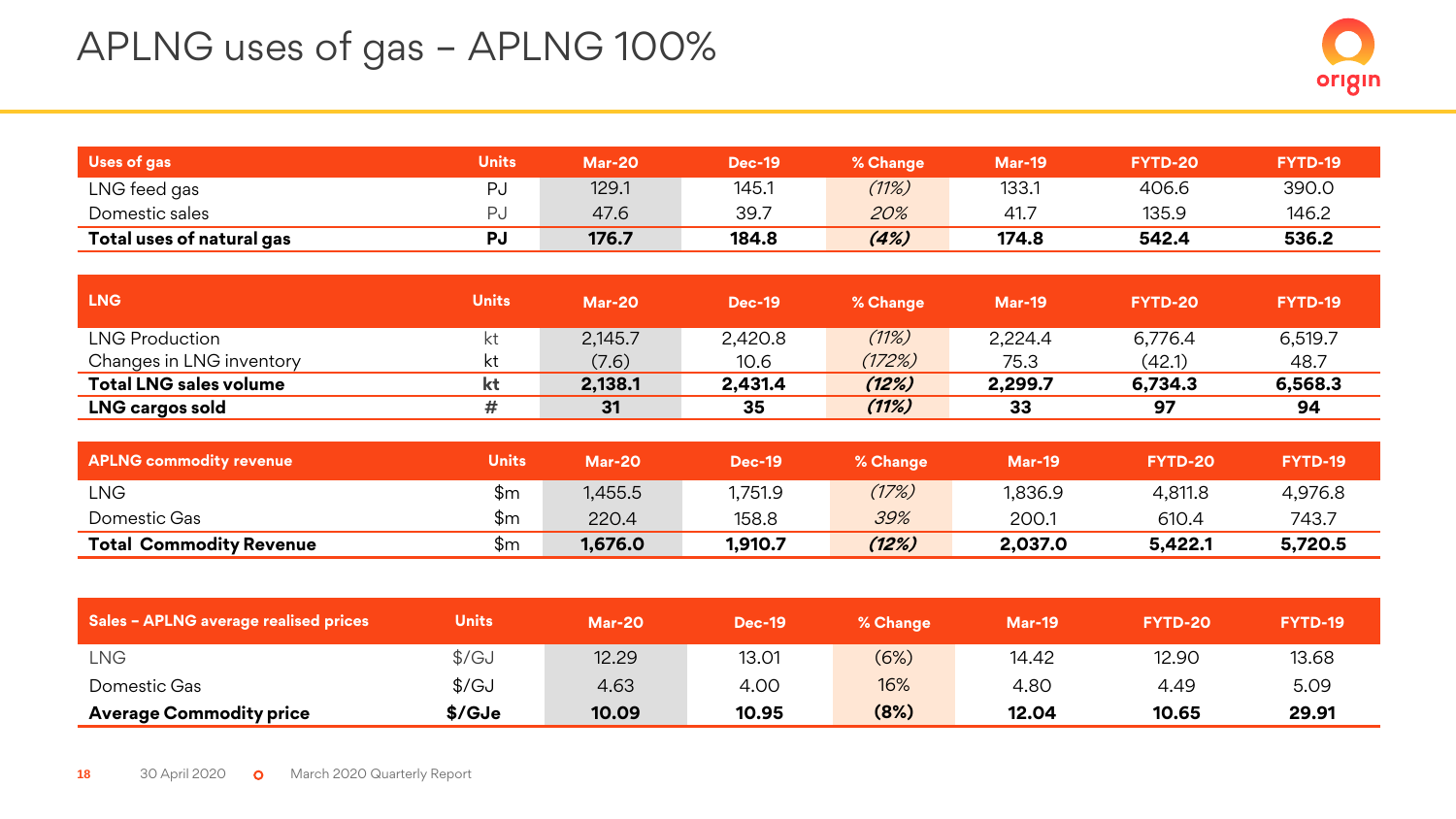#### Integrated Gas – Origin share

| APLNG (ORG share)                  | Unit           | Mar-20       | Dec-19        | % Myt | Mar-19 | % Mvt  | FYTD-20 | FYTD-19 | % Mvt  |
|------------------------------------|----------------|--------------|---------------|-------|--------|--------|---------|---------|--------|
| Total production (ORG share)       | PJ             | 66.8         | 67.6          | (1%)  | 63.3   | 6%     | 200.8   | 190.6   | 5%     |
| Total sales (ORG share)            | PJe            | 62.3         | 65.4          | (5%)  | 63.4   | (2%)   | 190.9   | 191.3   | (0%)   |
| LNG (ORG share)                    |                |              |               |       |        |        |         |         |        |
| Production                         | kt             | 804.6        | 907.8         | (11%) | 834.1  | (4%)   | 2,541.2 | 2,444.9 | 4%     |
| Sales                              | kt             | 801.8        | 911.8         | (12%) | 862.4  | (7%)   | 2,525.4 | 2,463.1 | 3%     |
| <b>Commodity Revenue</b>           | \$m\$          | 545.8        | 657.0         | (17%) | 688.8  | (21%)  | 1,804.4 | 1,866.3 | (3%)   |
| Average realised price             | US\$/mmbtu     | 8.56         | 9.38          | (9%)  | 10.84  | (21%)  | 9.21    | 10.38   | (11%)  |
| Domestic Gas (ORG share)           |                |              |               |       |        |        |         |         |        |
| Sales                              | PJ             | 17.8         | 14.9          | 19%   | 15.6   | 14%    | 51.0    | 54.8    | (7%)   |
| <b>Commodity Revenue</b>           | \$m            | 82.7         | 59.5          | 39%   | 75.0   | 10%    | 228.9   | 278.9   | (18%)  |
| Average realised price             | \$/GJ          | 4.63         | 4.00          | 16%   | 4.80   | (4%)   | 4.49    | 5.09    | (12%)  |
|                                    |                |              |               |       |        |        |         |         |        |
| Integrated Gas Other               | Unit           | Mar-20       | <b>Dec-19</b> | % Mvt | Mar-19 | % Mvt  | FYTD-20 | FYTD-19 | % Mvt  |
| Origin only capex                  |                |              |               |       |        |        |         |         |        |
| Capex                              | $\mathsf{\$m}$ | $\mathbf{2}$ | $\mathbf{2}$  |       | 4      | (50%)  | 8       | 8       |        |
| E&A                                | \$m            | 27           | 25            | 8%    | 6      | 350%   | 63      | 12      | 425%   |
| Origin oil and LNG hedging/trading |                |              |               |       |        |        |         |         |        |
| Hedge premium expense              | $\mathsf{\$m}$ | (10.1)       | (13.7)        | (26%) | (4.0)  | 153%   | (29.9)  | (21.5)  | 39%    |
| Gain / (Loss) on oil hedging       | \$m            | 7.1          | 2.0           | 255%  | (23.5) | (130%) | 7.8     | (78.9)  | (110%) |
| Gain / (Loss) on LNG               | \$m\$          | (16.2)       | (52.2)        | (69%) | (6.2)  | 161%   | (83.0)  | (62.5)  | 33%    |
| hedging/trading                    |                |              |               |       |        |        |         |         |        |
| Total oil and LNG hedging/trading  | \$m\$          | (19.2)       | (63.9)        | (70%) | (33.7) | (43%)  | (105.1) | (162.8) | (35%)  |

• Hedging/trading costs decreased quarter-on-quarter reflecting timing of losses on the LNG hedge position.

• FYTD-20 hedging/trading cost of \$105 million is expected to reduce during Q4 FY2020 driven by timing of option premium payments and receipts and favourable price impact on LNG hedging/trading position.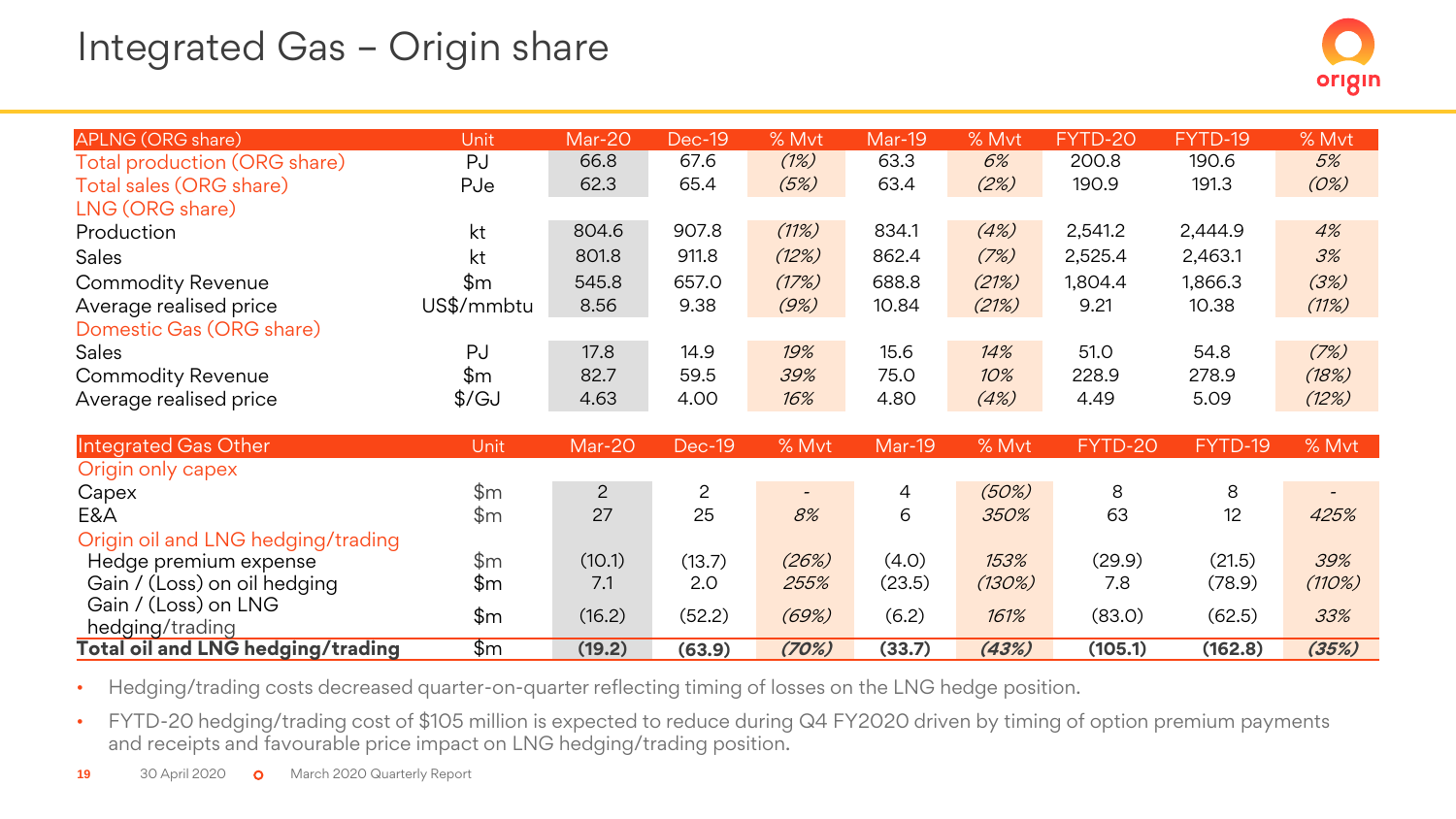|                                   | Unit | Mar-20         | Dec-19 | % Mvt                    | Mar-19 | % Mvt | FYTD-20 | FYTD-19 | % Mvt |
|-----------------------------------|------|----------------|--------|--------------------------|--------|-------|---------|---------|-------|
| Sales volumes                     |      |                |        |                          |        |       |         |         |       |
| Electricity - Retail              | TWh  | 4.0            | 3.7    | 7%                       | 4.5    | (11%) | 12.1    | 13.0    | (7%)  |
| Electricity - Business            | TWh  | 4.7            | 4.5    | 4%                       | 4.8    | (3%)  | 13.6    | 14.5    | (6%)  |
| Natural gas - Retail              | PJ   | 5.9            | 8.2    | (28%)                    | 5.3    | 12%   | 30.8    | 28.6    | 8%    |
| Natural gas - Business            | PJ   | 37.5           | 34.8   | 8%                       | 37.4   | 0%    | 117.2   | 139.5   | (16%) |
| Natural gas - Internal generation | PJ   | 14.3           | 14.3   | $\overline{\phantom{0}}$ | 15.8   | (10%) | 44.0    | 38.1    | 16%   |
| Capex                             | \$m  | 97             | 132    | (27%)                    | 63     | 54%   | 308     | 238     | 29%   |
| Investments                       | \$m  | $\overline{2}$ | 5      | (60%)                    | 59     | (97%) | 10      | 63      | (84%) |

#### Electricity sales volume (TWh)

|                           | $Mar-20 QTR$    |                 | Dec-19 QTR    |                 | FYTD-20       |                 | FYTD-19       |                 |
|---------------------------|-----------------|-----------------|---------------|-----------------|---------------|-----------------|---------------|-----------------|
| <b>Volumes sold (TWh)</b> | <b>Retail</b>   | <b>Business</b> | <b>Retail</b> | <b>Business</b> | <b>Retail</b> | <b>Business</b> | <b>Retail</b> | <b>Business</b> |
| New South Wales           | .8 <sub>1</sub> | 2.3             | 1.8           | 2.2             | 5.8           | 6.8             | 6.2           | 7.2             |
| Queensland                | 1.2             | 1.0             | 1.0           | 1.0             | 3.2           | 2.8             | 3.5           | 2.7             |
| Victoria                  | 0.6             | 0.9             | 0.6           | 0.9             | 2.1           | 2.6             | 2.3           | 3.2             |
| South Australia           | 0.3             | 0.4             | 0.3           | 0.5             | 1.0           | 1.4             | 1.0           | 1.4             |
| Total volumes sold        | 4.0             | 4.7             | 3.7           | 4.5             | 12.1          | 13.6            | 13.0          | 14.5            |

#### Natural Gas sales volume (PJ)

|                             | Mar-20 QTR |                 | <b>Dec-19 QTR</b> |                 | FYTD-20       |                 | <b>FYTD-19</b> |                 |
|-----------------------------|------------|-----------------|-------------------|-----------------|---------------|-----------------|----------------|-----------------|
| <b>Volumes sold (PJ)</b>    | Retail     | <b>Business</b> | <b>Retail</b>     | <b>Business</b> | <b>Retail</b> | <b>Business</b> | <b>Retail</b>  | <b>Business</b> |
| New South Wales             |            | 6.2             | 2.0               | 4.2             | 7.7           | 15.5            | 7.0            | 14.6            |
| Queensland                  | 0.7        | 19.1            | 0.7               | 15.8            | 2.4           | 52.2            | 2.4            | 75.3            |
| Victoria                    |            | 10.2            | 4.4               | 12.0            | 16.8          | 41.7            | 15.2           | 41.2            |
| South Australia             | 0.8        | 2.0             |                   | 2.7             | 4.0           | 7.8             | 4.0            | 8.4             |
| External volumes sold       | 5.9        | 37.5            | 8.2               | 34.8            | 30.8          | 117.2           | 28.6           | 139.5           |
| Internal sales (generation) |            | 14.3            |                   | 14.3            |               | 44.0            |                | 38.1            |
| <b>Total volumes sold</b>   |            | 57.7            |                   | 57.2            |               | 192.0           |                | 206.2           |

**20** 30 April 2020 March 2020 Quarterly Report